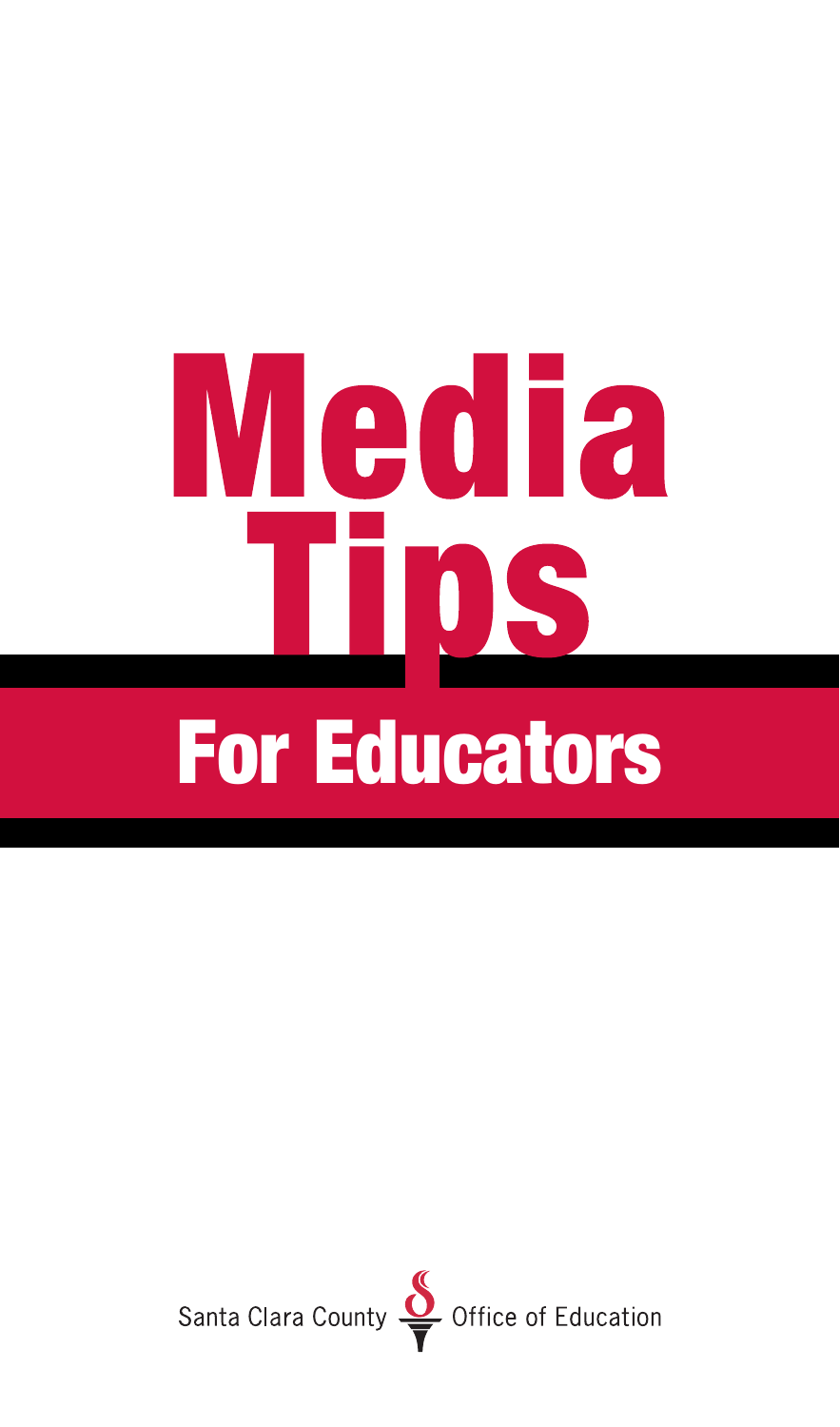## **Inside**

| Media constraints/deadlines:                 |
|----------------------------------------------|
|                                              |
|                                              |
|                                              |
| Working with reporters:                      |
| Media access rights to schools  5            |
| Media access to student records 6            |
|                                              |
|                                              |
| What you should know about media outlets  10 |
|                                              |

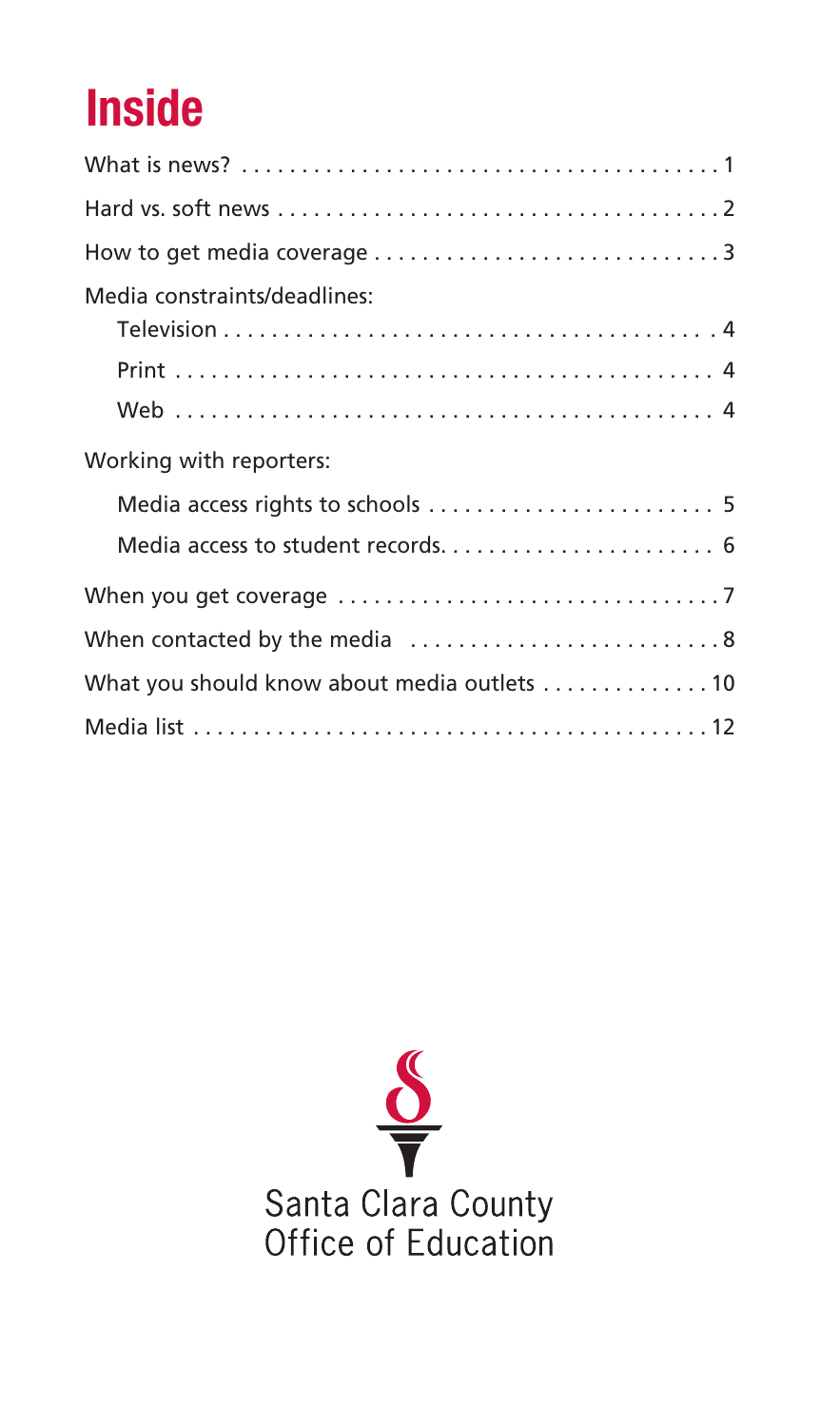## **What is news?**

News can be described as information that is timely, interesting, significant and meaningful to the audience. News may also have a human-interest value or an impact on history, as well as an impact on individuals. Other characteristics of a news story may include: conflict, celebrity involvement, action or shock.

Don't confuse news with publicity. Publicity is something an individual or organization wants the public to know. News is what the media thinks the public should know, and wants to know. Some news may have an additional benefit of providing publicity, but that isn't the primary reason the story is being told.

#### **How to sell your story**

Look at your story idea objectively to determine whether it has genuine news value. Ask yourself: "If I lived in another part of the city, would I still find this story interesting, informative and entertaining? Is the story at least somewhat out of the ordinary? Is there a possibility for interesting pictorial coverage?"

Look for a "news peg" when you want to interest the media. In almost every story there is something that makes it timely and interesting. Watch for state and national developments and tie them into what is being done locally. For instance, successful programs that recruit and retain teachers locally can coincide with the national concern over the issue.

Note for SCCOE staff: If you have a story idea or news, do not contact the media directly. Contact Communication Services so your information goes to the **appropriate media representative** and is provided in the required format.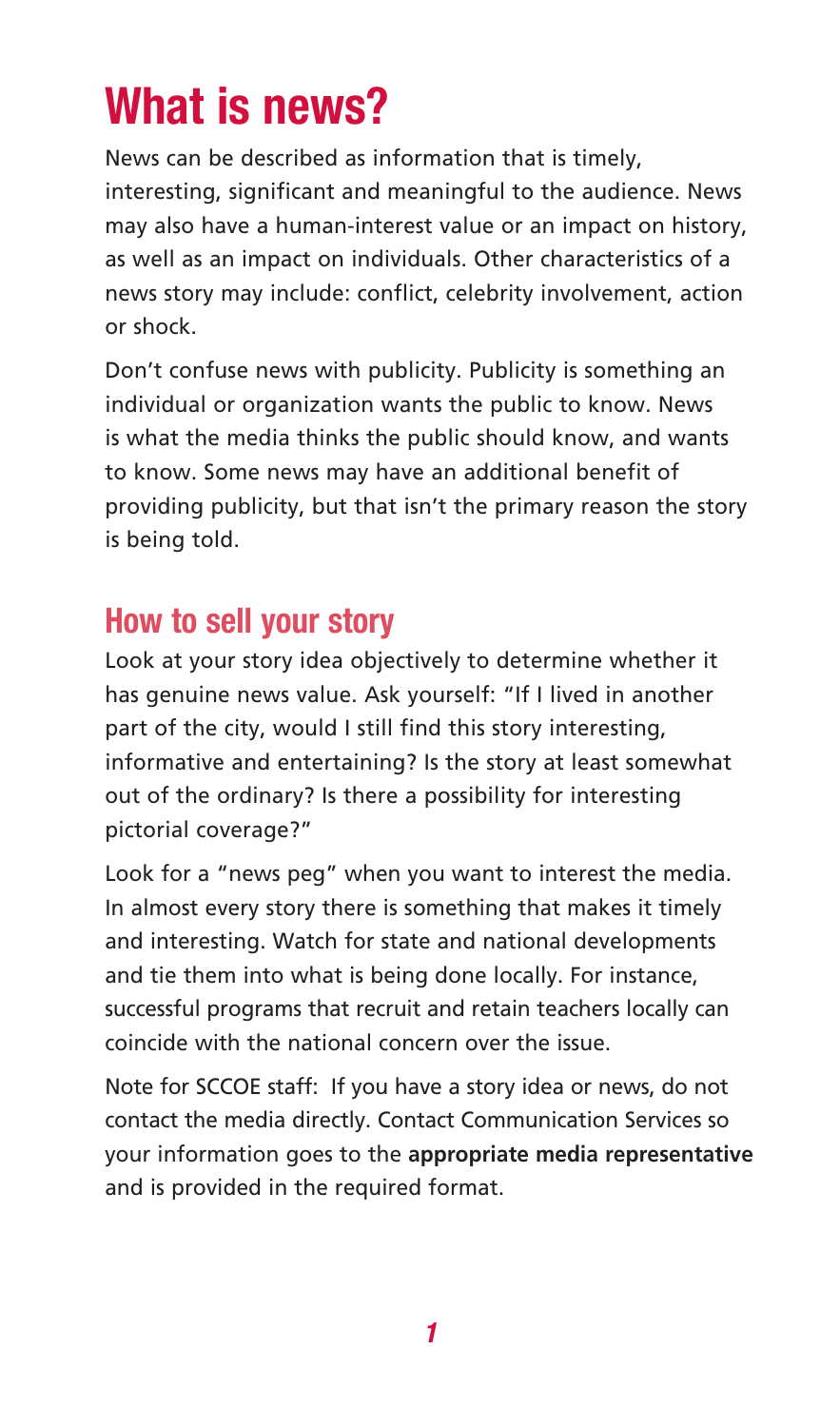## **"Hard" vs. "soft" news**

News gathering agencies do give more time and space to "hard" news topics such as politics, crime, finance, education, health and environmental issues, as opposed to "soft" news topics such as fundraising events, grant announcements and recognitions. Hard news is either timely (by tomorrow it will be old news), controversial or both.

Which story has greater impact on more people: The mayor and the city council debating area transportation issues or the PTA fundraiser at an elementary school? Obviously, the transportation story impacts a greater number of people in a significant way and that's what a reporter wants. The perception that reporters only look for bad news or are "out to get us" is erroneous. They are out to get significant news stories.

There is room for soft news, and reporters are continually frustrated because they can't cover more. When you consider the little amount of time and space allotted to soft education news, and then divide that among almost 400 public school sites – not to mention the private and parochial schools – competition is indeed keen.

However, reporters and assignment editors are often looking for feature stories to provide balance to news coverage, especially at times when hard news is scarce, for example, during holiday seasons. This is a good time to promote an exceptional event, program or student.

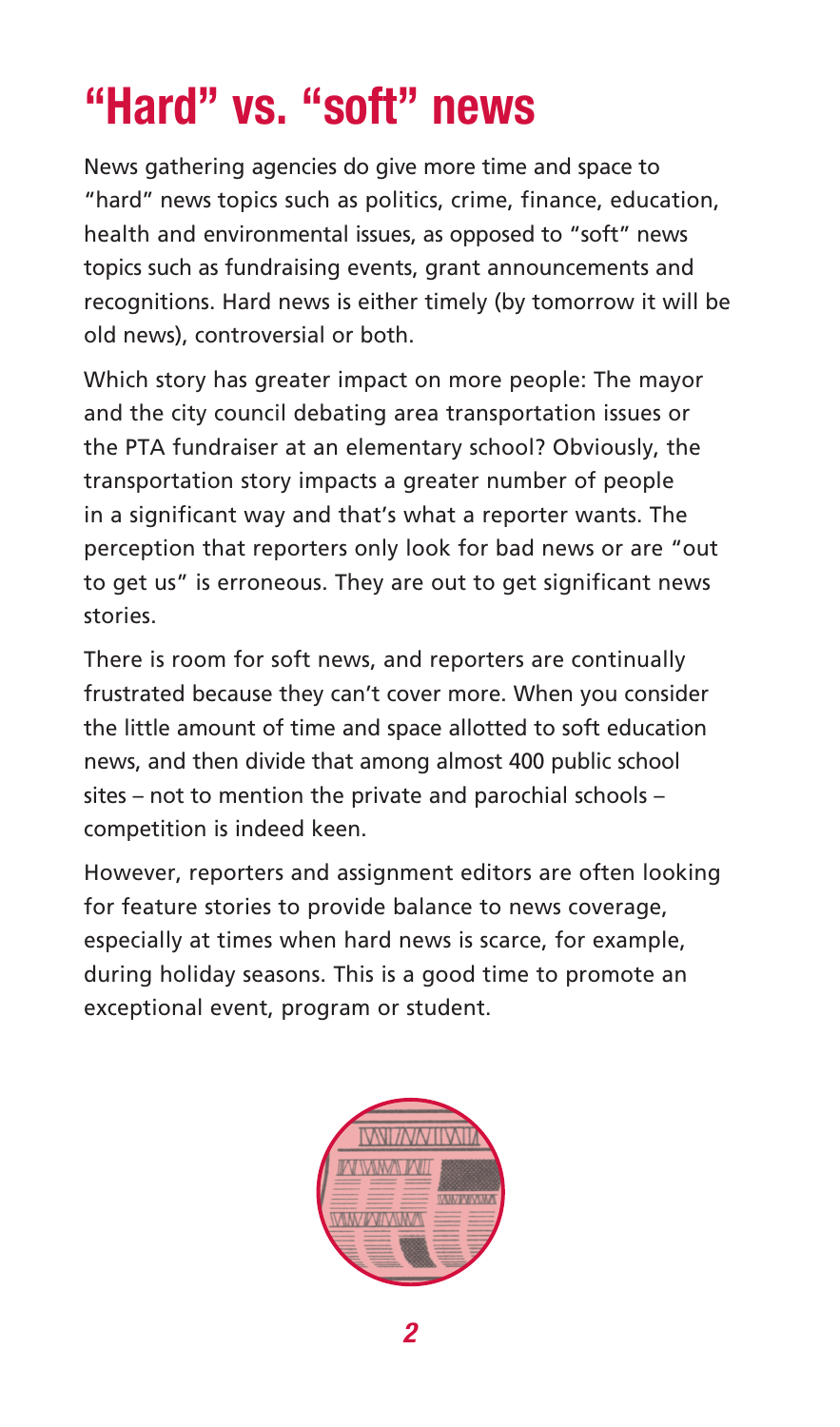# **How to get media coverage**

Don't despair or get angry because no one ever covers your event. Read and apply the following tips and keep trying.

- 1. Avoid scheduling your event in competition with an already well-established media event (i.e. Election Day, a holiday or a local festival). Don't compete when you don't have to.
- 2. Inviting a city official or politician to an event does not ensure coverage. In fact, during an election campaign, it may discourage coverage if the event is perceived as only a photo opportunity for the candidate. Invite students. Have them take part in the event.

Too often educators focus on the adults – superintendents, politicians, business leaders. The students are what education is all about. Make sure students participate.

- 3. Think of a new angle or focus. You can't expect much media excitement about an activity that is being done routinely by many. For example, collecting food or toys for the needy is a popular classroom activity during the winter. Focus on what is unique about your food or toy drive. Is there a particular neighborhood that will benefit? Will students be distributing the donations? Is there a student accomplishment connected with the activity to recognize?
- 4. Don't forget works in progress. A news photographer would be more likely to cover students painting a mural than students unveiling a completed mural.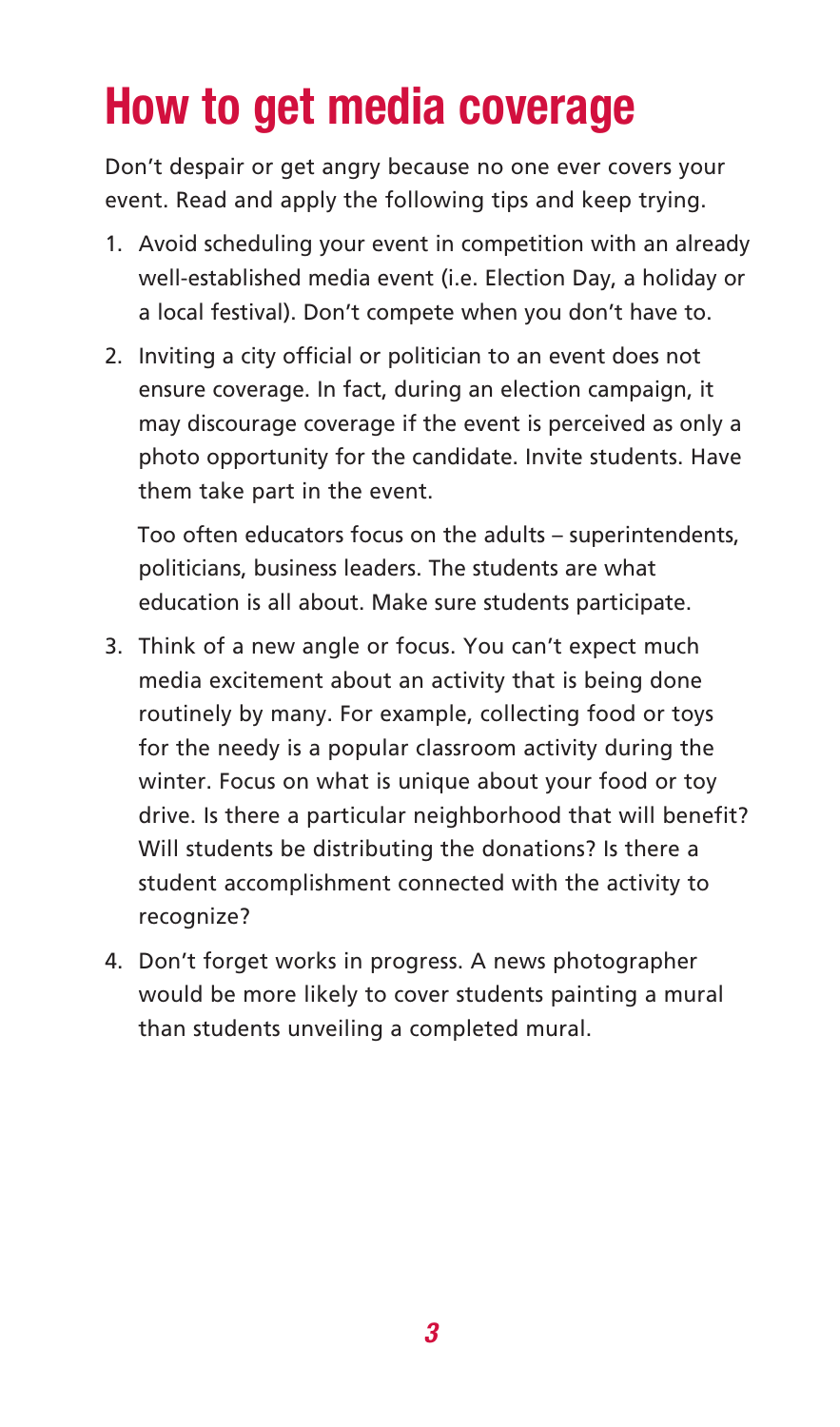# **Media constraints and deadlines**

#### **Television**

Each television station has only so many reporters and camera operators to cover the Bay Area. Assignment editors assign stories each morning with input from at least two or three other production staff members. Considerations are given to such items as putting together a balanced news show, reassigning reporters for late-breaking news items and allotting travel time between stories. These considerations are all a part of the decision-making process to produce a news show.

The majority of daytime news is gathered from about 9:00 a.m. to 2:30 p.m. (The exception to covering news after 2:30 p.m. would be sending a remote van to a site for a "live" telecast.) Evening coverage is available from about 6:00 to 8:30 p.m.

#### **Print**

Print reporters do not have exclusive decision-making rights about stories they write but they often generate ideas. Specific assignments aren't made until the editors mull over their options. Editors also consider such factors as strict deadlines, story length and photo opportunities.

Newspapers are shrinking and so are their staffs. There are fewer reporters who specialize in education, so it is more likely the reporter assigned to your story will not have depth in understanding issues. Be prepared with background materials. Reporters also are more likely to be interested in trends or localizing state or national news.

#### **Web**

Most media outlets also have Web sites that are updated often. Stories may appear online before they are published or broadcast.

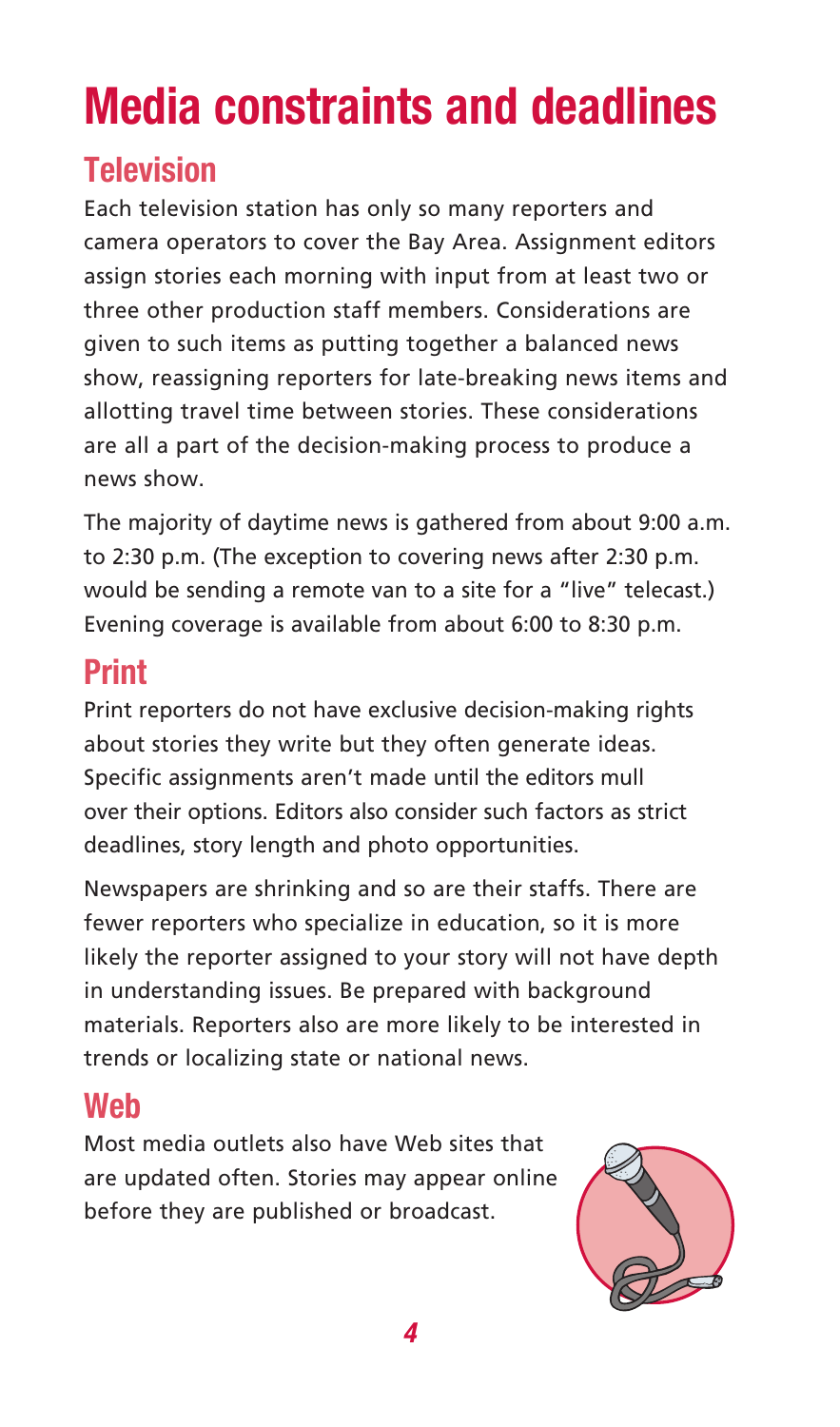# **Working with reporters**

#### **Media access to schools**

According to the laws of California, school officials may restrict media access to school campuses in the same manner as access by the general public.

- 1. Always require reporters to sign in at the principal's office upon arrival at a campus and to wear a badge so that others on the site can immediately identify the "visitors." Be sure a staff member accompanies the reporter while on the school campus. A reporter may be denied admission to a classroom in session if it will interrupt student learning.
- 2. No state laws bar the media from school grounds outright, but individual school districts may adopt regulations limiting access to school property. In June 1996, the California Attorney General's office issued an advisory opinion giving school administrators the authority to deny media access to school grounds if their presence "would interfere with peaceful conduct of the activities of the school." *(A.G. Op. No. 95-509)*
- 3. Members of the media can interview students or staff on school campuses as long as the interview does not interfere with the educational process. School officials decide what constitutes interference.
- 4. School officials may require parental permission before media may interview students at school. Some schools consider permission to be the absence of an opt-out form; others are more pro-active, requiring a signed waiver from a parent or guardian before the student can be interviewed or photographed. Of course, parents always can instruct their children not to talk to the media.
- 5. Teachers and staff have First Amendment Free Speech rights, but an administrator can require that staff be interviewed outside of the educational day and on that individual's own time.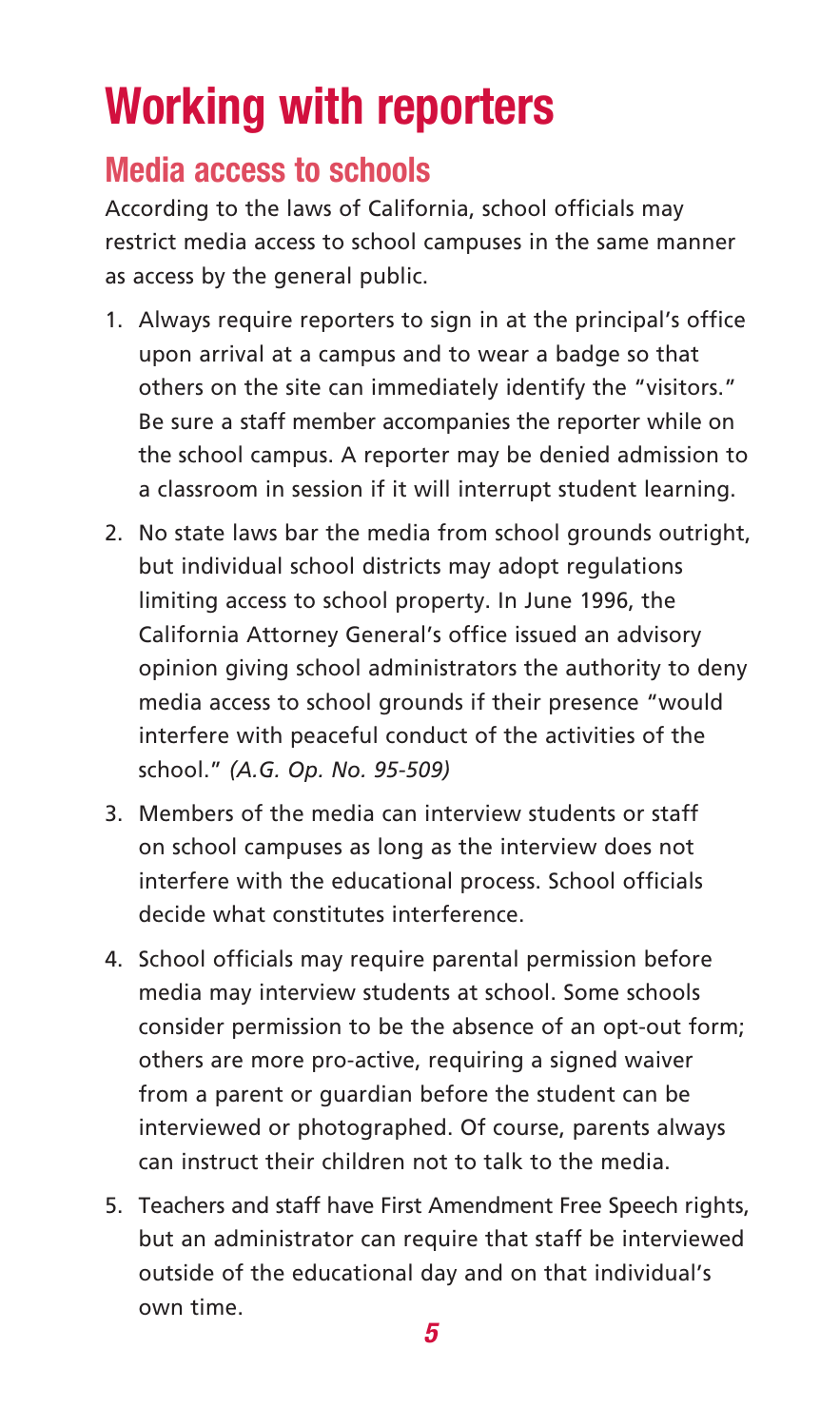#### **Media access to student records**

All official reports and surveys are public property – this includes yearbooks, contracts and salary information, including that of the superintendent and administrators. You may not withhold such information when it is requested. You do not have to release rough drafts, working papers or preliminary figures and notes.

- 1. The general public, including the media, has access to public records under the California Public Records Act and Federal Freedom of Information Act. An agency has 10 days to determine if a request seeks public records and to notify the requesting party as to whether the agency will produce the requested documents.
- 2. Confidential student and staff information, including student and staff records, cumulative files and special ed files, is protected from disclosure by the above acts and the Education Code.
- 3. Student records and special education files may not be disclosed without written parental consent or by court order. (Education Code Section 49061)
- 4. Directory information may be disclosed to the media. Directory information is defined in CA Education Code 49061. Also remember that emails, faxes, and yearbooks are public information.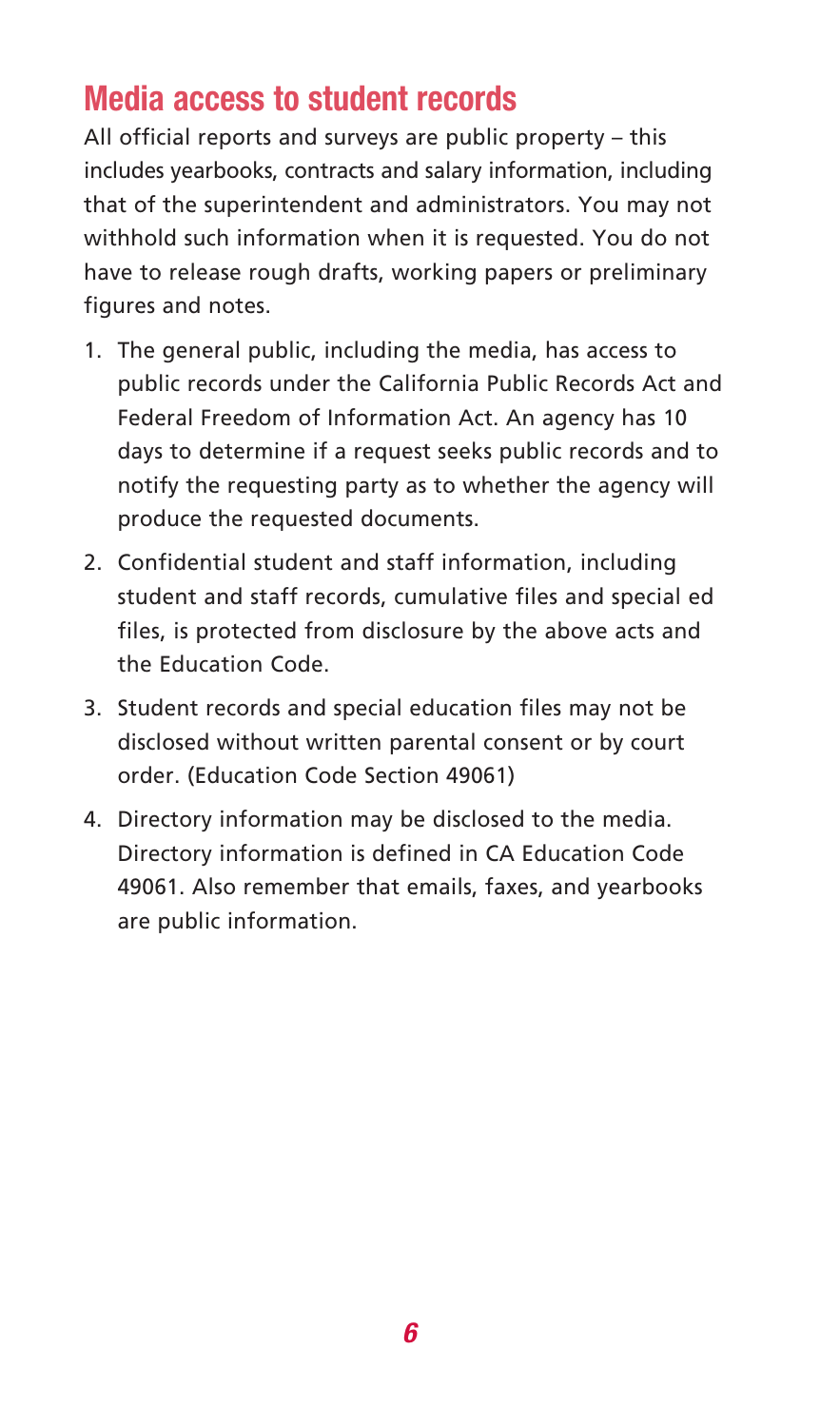## **When you get coverage**

School district officials are wise to have a written policy and procedures when working with the media.

If you do not have a public information department, then establish one individual or department that will serve as your district's official media liaison. Members of the media must know to contact that liaison and to check in at the principal's office of any school they visit.

At the Santa Clara County Office of Education, all reporters must work through the Communication Services Department. Communication Services staff will assist the reporter with his or her request.

If news people are on your campus without having notified you in advance for permission, question them to determine their purpose. Explain your sign-in process and make sure they follow your procedures. Explain that your responsibility is the safety and learning of each child. Let them know you will assist them, but they must work with you to respect the integrity of the learning environment.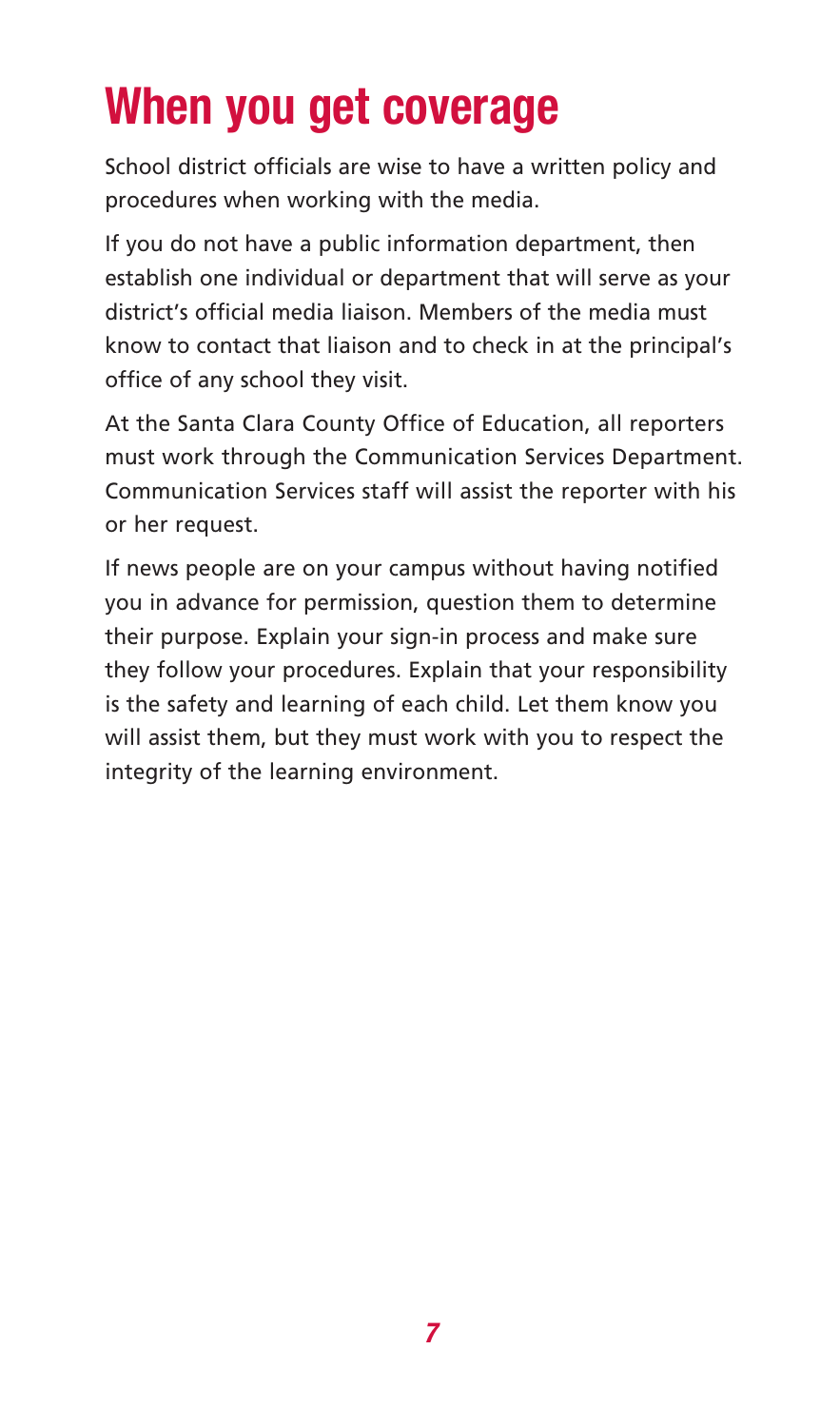## **When contacted by the media, remember**

- 1. Respond promptly and honestly. Do not guess or speculate. Be specific, but don't be afraid to say "I don't know. I'll call you back with the answer in ten minutes." Then gather the information and do call back.
- 2. Don't open doors wide for good news and then slam doors in faces when the news is less than positive. All stories need a response.
- 3. Reporters are not looking for the negative or for skeletons in closets. They are, however, trained to not merely accept what officials tell them, but to substantiate their information. Reporters are not concerned with placing schools in an unfavorable light. Rather, a good journalist attempts to present many sides of any issue. If you do not respond, the only material they have belongs to the opposing side.
- 4. Do your homework anticipate likely questions and review possible responses. Be prepared to answer the questions you don't want asked.
- 5. Think before you speak.
- 6. Refer to concrete examples, personal experiences and clear images.
- 7. Never go "off the record." When conducting an interview, a reporter is not engaging in a private conversation. The information you relay "off the record" may not be used in the immediate story, but may be published if the reporter can confirm the information with another source who speaks "on the record."

A reporter may also ask to use information "not for attribution." This means the reporter agrees not to identify a source by name.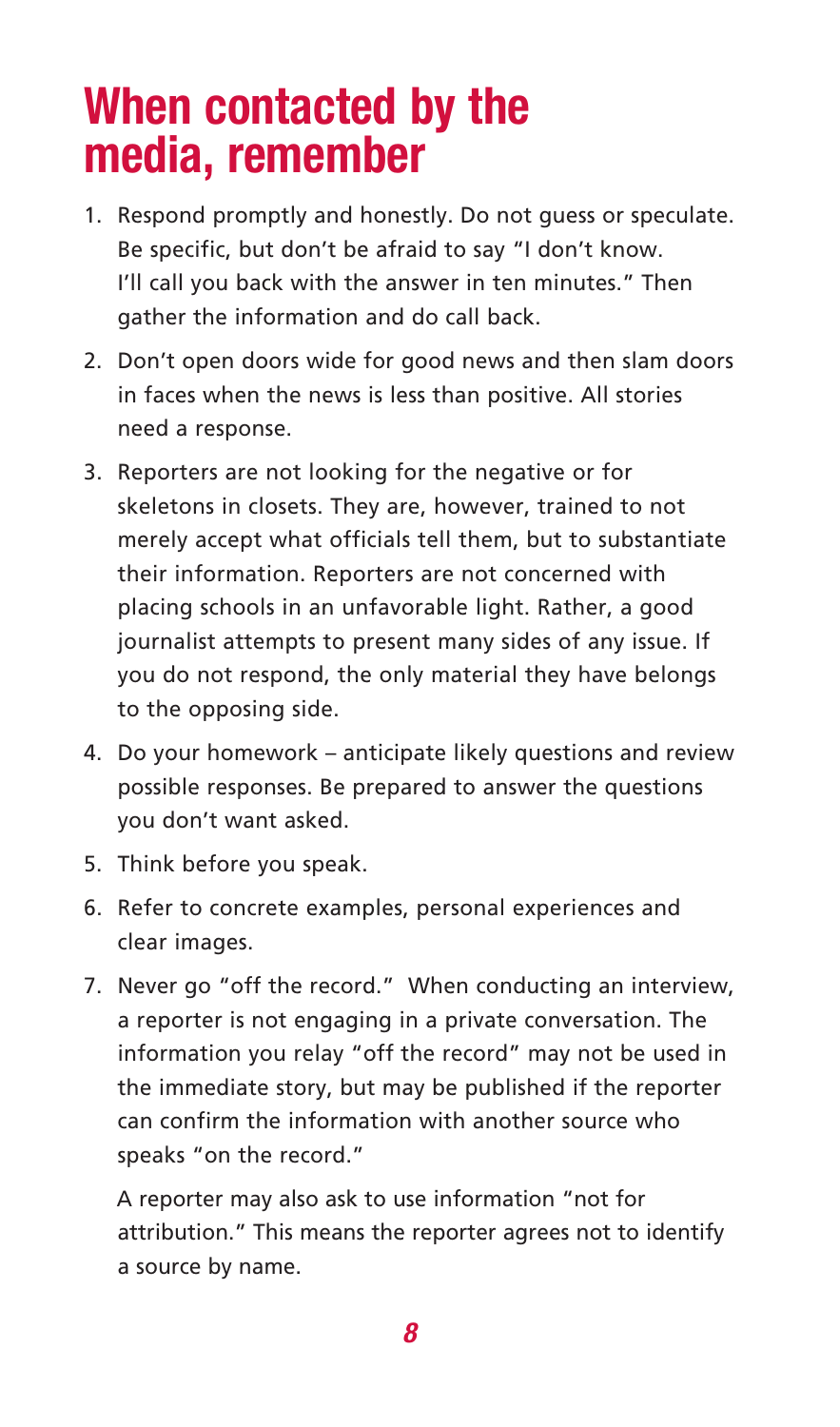- 8. Speak slowly and give BRIEF answers. Particularly for TV and radio say only a few words – 20 to 30 seconds worth. If you ramble on and on, it gives the reporter too much editing leeway and you lose control over your message.
- 9. Eliminate acronyms and jargon from your speech. Most people aren't familiar with articulation, curriculum modification, core classes, component, CDE, CTA, CSBA, ACSA, ADA and C-BEST, so don't use them. Be able to describe these terms in simple language.
- 10. Use your conversation to flag an important point: "The most critical issue here is…" "The number one priority is…" Also, simple analogies or comparisons can best explain complex concepts.
- 11. Never say "no comment." If you can't respond, give the reason – such as legal propriety or a pending investigation. You can also speak to policy and procedures, as well.
- 12. If you don't want to answer a hypothetical question, simply say so.
- 13. Never assume journalists agree with you although they may act as if they do.
- 14. Be friendly and helpful, but professional. Maintain your own integrity.
- 15. Give feedback. If a story appears involving your school, let the reporter know if you like it. Likewise, if the story has a problem or inaccuracy, the reporter needs to know that. Request corrections for significant factual errors.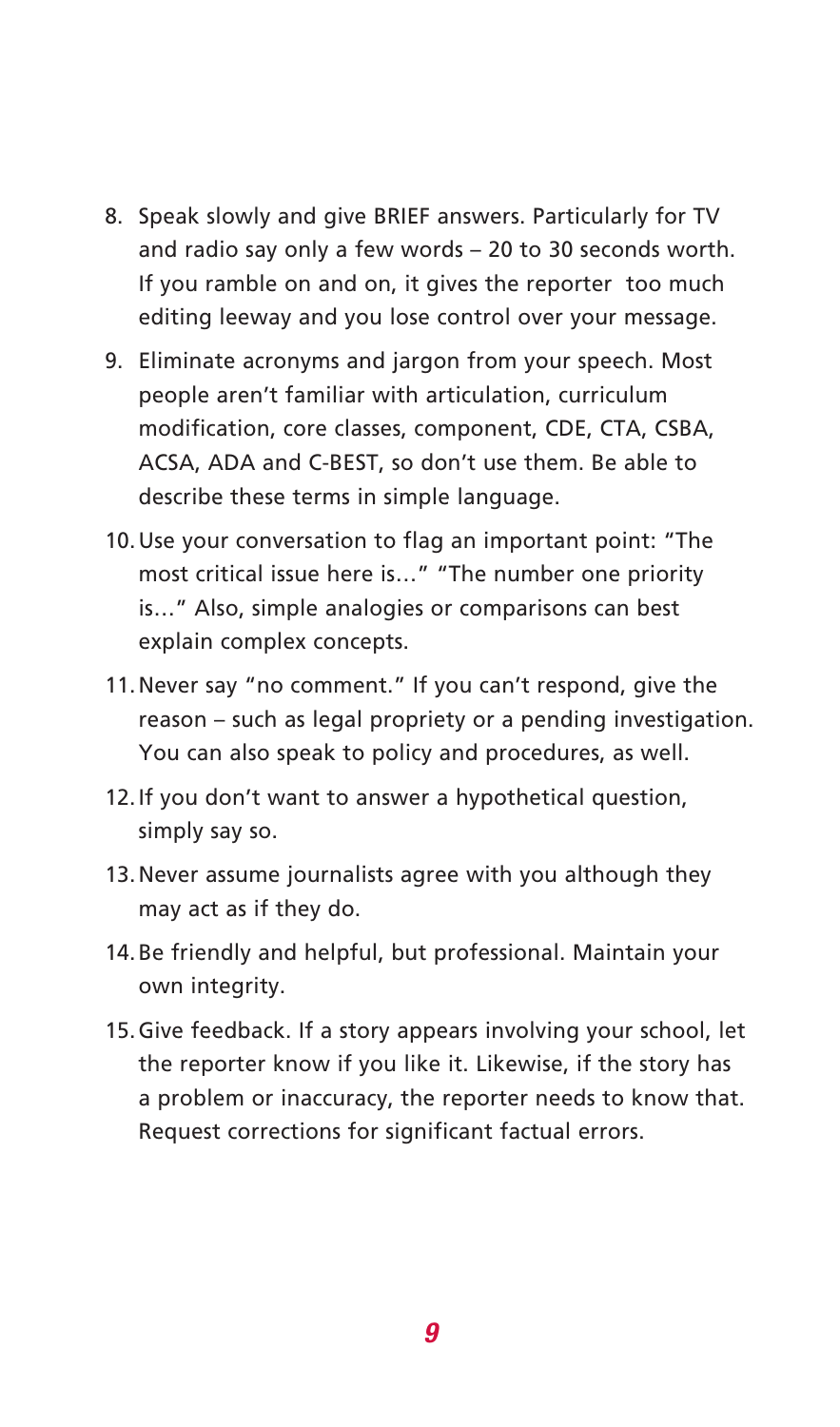## **What you should know about media outlets**

It's critical that you choose the appropriate outlet to cover your story. Listed below are different media outlets, what they cover and whom you should contact to get coverage.

Daily and weekly Newspapers: There are a number of ways to can get your story in print via a daily newspaper like the San Jose Mercury News or the community newspapers.

- **News:** If you have hard news, contact the city desk, the education editor, or a reporter who covers your area. If your story has a visual impact, call the photo editor, too. Phone numbers and email addresses are available on Web sites.
- **Features:** Features are in-depth human interest stories. You might read a feature on medical research, playground safety, an individual overcoming hardship, or significant moments in lives. Features may be developed and written over a period of days and weeks; breaking news is usually written in one day and published the next. Contact the features editor or a specific writer with your idea.
- **Letters-to-the-editor:** The letters page is one of the most popular and widely read sections of any newspaper. If you have a response to a news story, write a 100-word letter and fax or email it immediately. Time is of the essence when preparing these letters since what is news today, is "old" news tomorrow.
- **Guest Column:** This column or "op-ed" (opinion editorial) is a great way to explain your cause or concern in a more in-depth manner – about 750 words. Before you prepare your column, contact the op-ed editor for some guidance.
- **Web sites:** Most media outlets have Web sites promoting their programs and assisting visitors with news placement.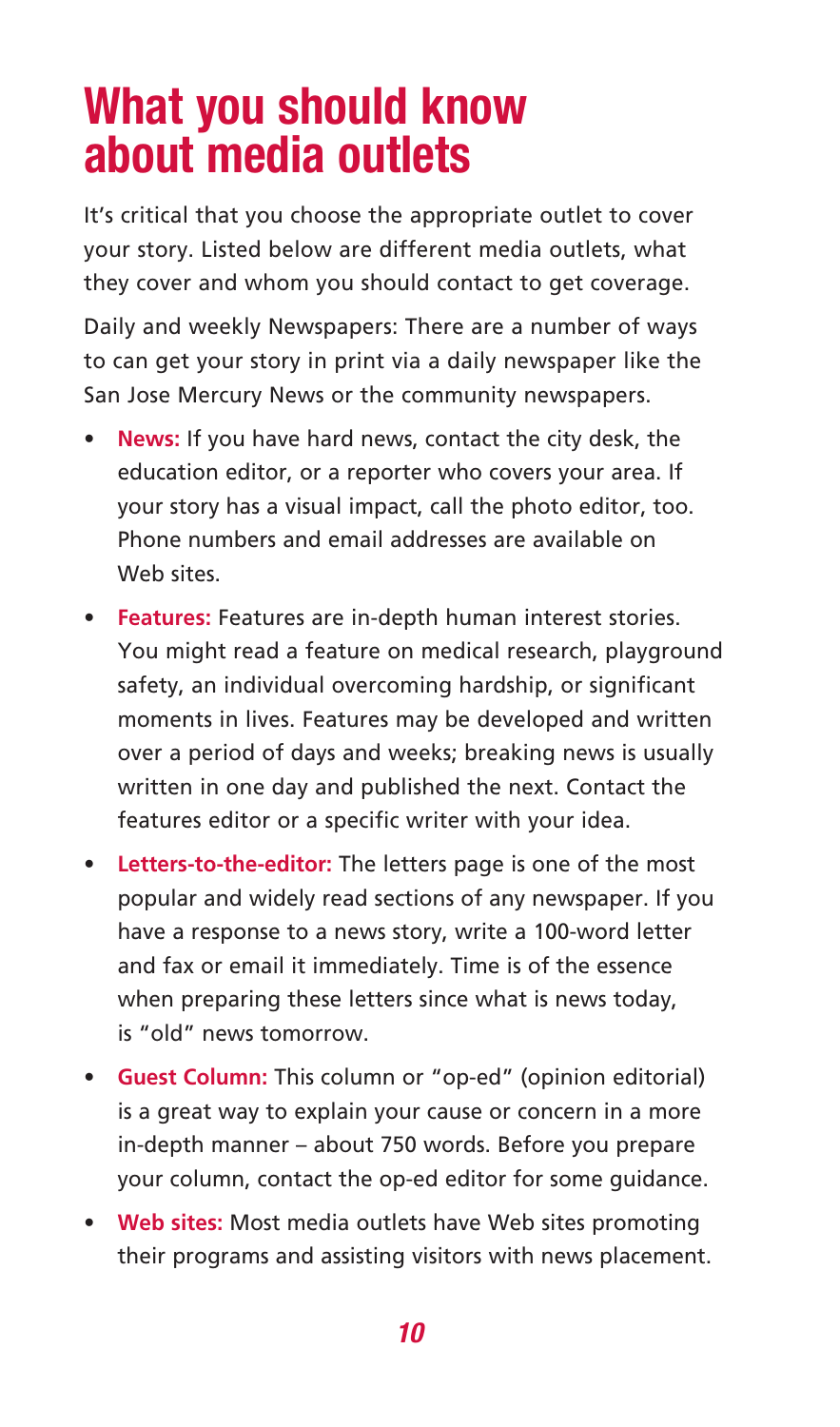- **Local Weeklies:** These newspapers provide stories that spotlight individual communities. Talk to the editors to find out the deadlines and the best way to deliver the information they need.
- **Local TV News:** Many of us get our news from the local television. That's one reason why there's such intense competition to get TV news coverage. Another is that only a few stories make the news. After the weather, sports, anchor chatter and commercials, only about 12 minutes of real news ends up in 30-minute news show. To get your story on air you have to ensure strong visuals. Contact the assignment editor.
- **News Radio:** Although there are only a few of these stations around – disc jockeys now read bits and pieces of the local news at most stations – those remaining usually do a good job of daily news coverage. Find out which stations cover local news and build a relationship with the news director or a reporter.
- **Talk Radio:** Talk radio is for those who are adept and confident spokespersons. Identify those shows you believe have an audience that will be interested in your message. You can call the host or the show's producer.
- **Other outlets:** You might also consider contacting magazines, TV public affairs programs or TV talk shows.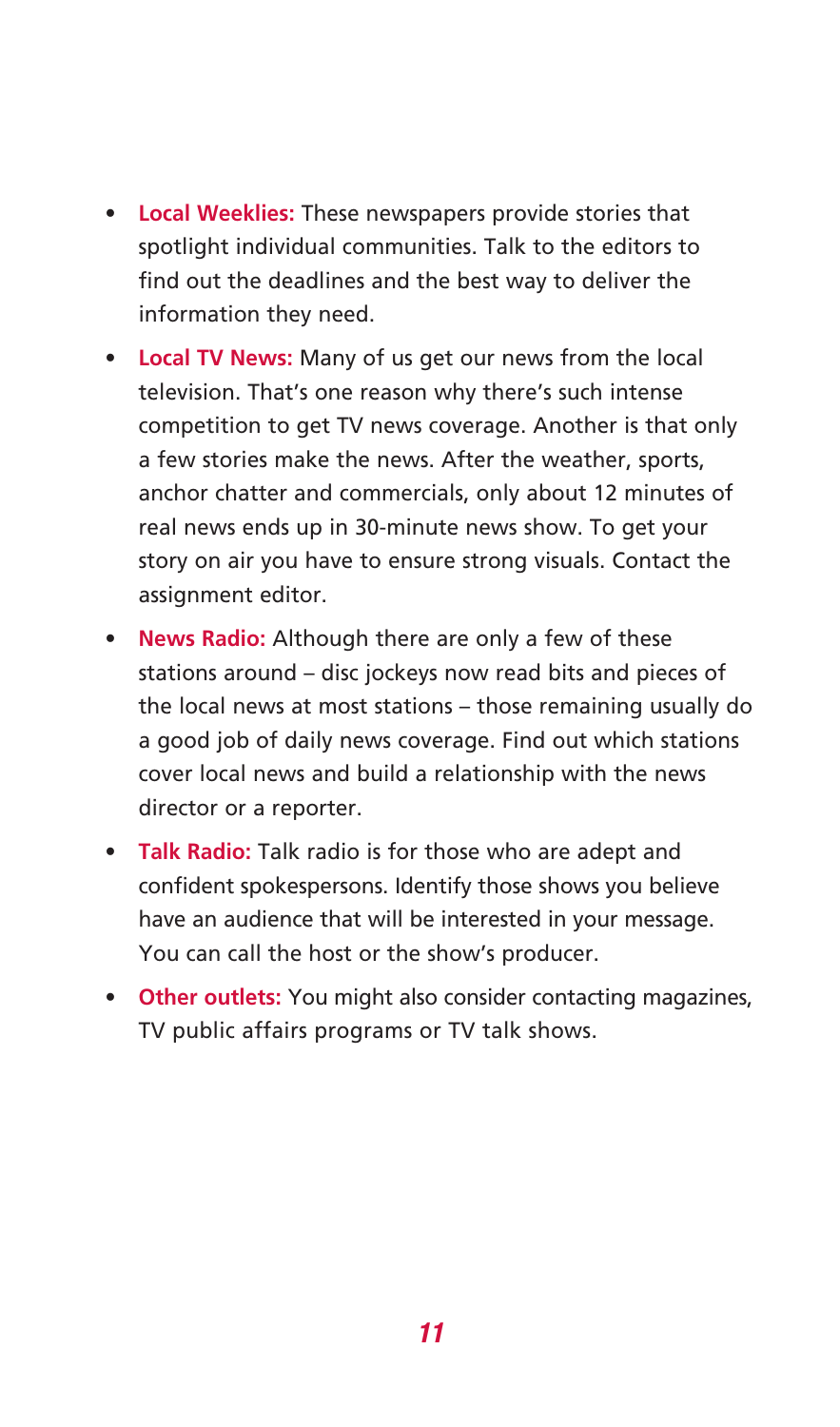## **Media list**

For a complete listing of the Bay Area media contact the Santa Clara County Office of Education's Communication Services Department at 408-453-6514.

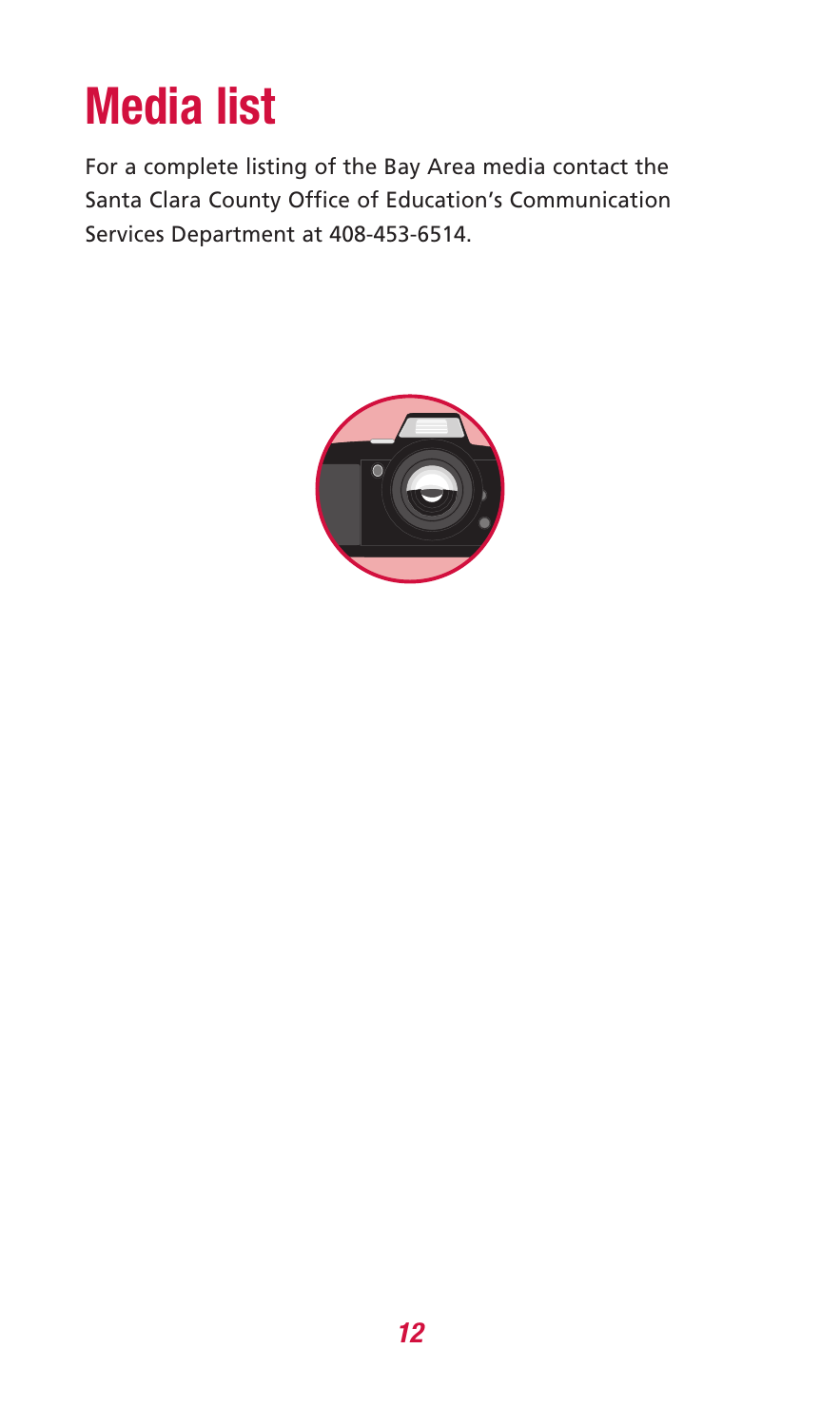This booklet was prepared by the Santa Clara County Office of Education Communication Services Department

The Communication Services Department is located on the second floor, South Building, of the Santa Clara County Office of Education building, 1290 Ridder Park Drive. Communication Services provides expertise in media relations and public relations; publications development and production; recognition events planning and execution; comprehensive design and printing services; and safety and special project management. The department has won national awards for its publications and special events planning.

We are here to help you. If you would like more information, you are invited to write or call:

Santa Clara County Office of Education Communication Services Department 1290 Ridder Park Drive, Mail Code 215 San Jose, CA 95131-2304 Office: 408-453-6514 Fax: 408-453-6774

The Santa Clara County Office of Education (SCCOE) does not discriminate on the basis of race, color, national origin, sex, age or disability in the admission or access to, or treatment or employment in, SCCOE programs or activities.